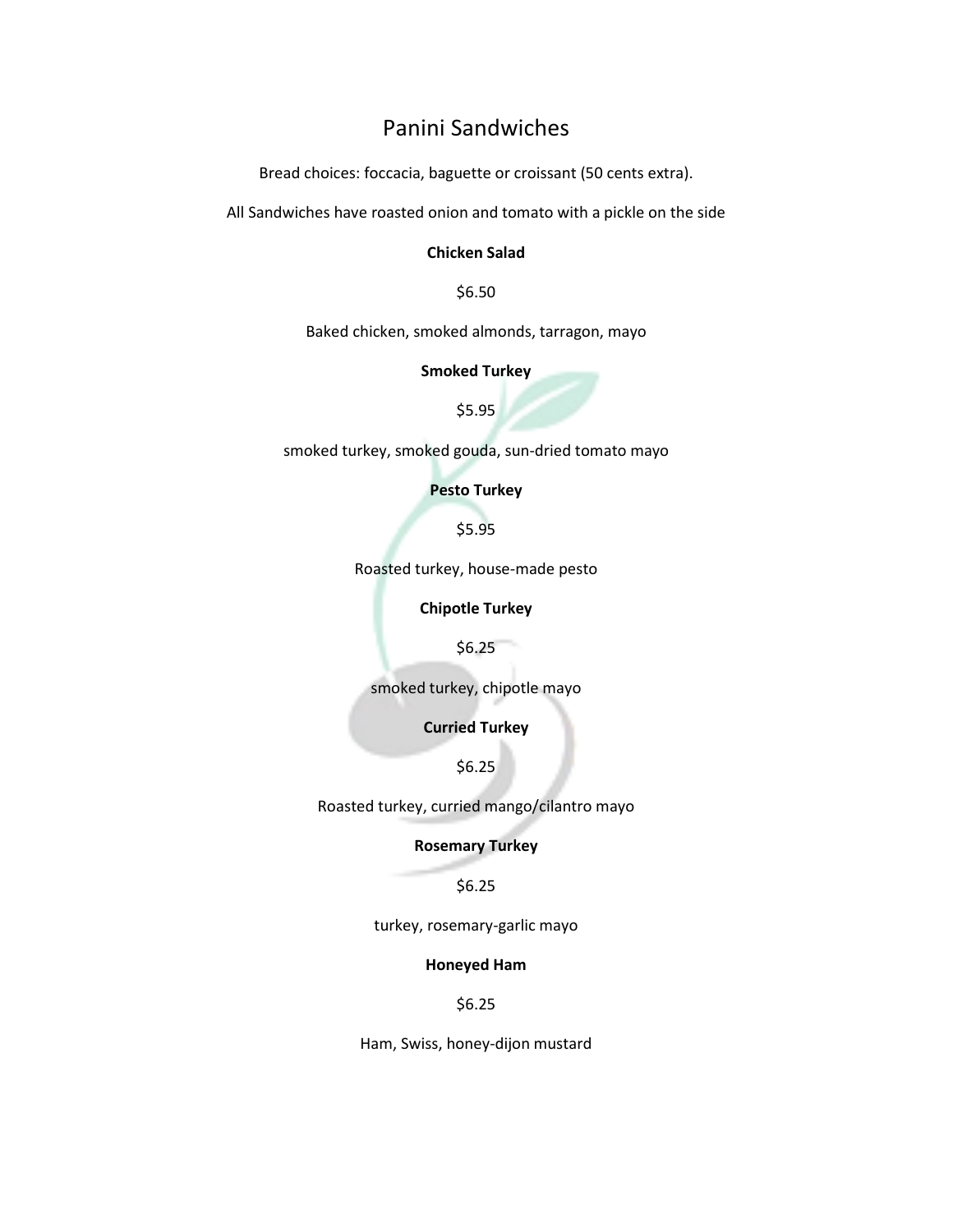## Roast Beef

\$6.25

Roast beef, horseradish mayo, cheddar

## Rosemary Beef

\$6.25

Roast beef, rosemary-garlic mayo

## Lemon Dill Tuna

\$6.25

Tuna, lemon-dill mayo

# Vegetarian Pesto

\$5.95

House-made pesto, swiss cheese, green pepper

Curried Egg Salad

\$6.25

Curried Egg Salad, mango chutney

Tomato / Cheese

\$5.75

sun-dried tom. mayo, cheddar, gouda, green pepper

Grilled Cheese

\$3.50

Grilled cheddar on foccacia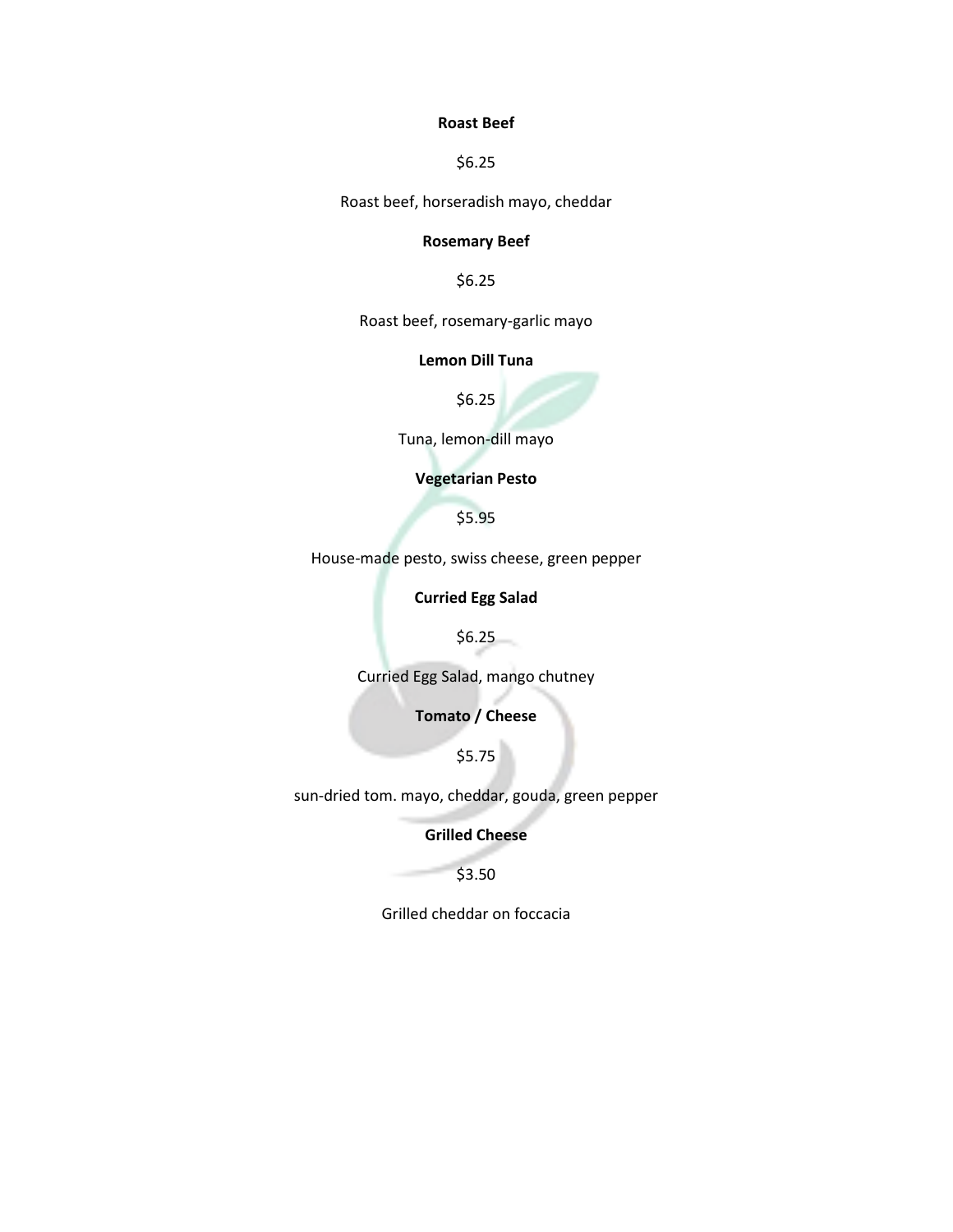# It's a Wrap!

All wraps made with whole wheat tortilla wrapped around mesclun greens tossed in a blackberry vinagrette, Roasted onion, tomato and the ingredients listed below. Served with a pickle. Sorry, half wraps not available.

## Chicken Salad

\$6.50

Baked chicken, smoked almonds, tarragon, mayo

## Smoked Turkey

\$6.50

smoked turkey, smoked gouda, sun-dried tomato mayo

Curried Turkey

\$6.50

Roasted turkey, curried mango/cilantro mayo

Pesto Turkey

\$6.50

Roasted turkey, house-made pesto

Chipotle Turkey

\$6.50

smoked turkey, chipotle mayo

Rosemary Turkey

## \$6.50

turkey, garlic-rosemary mayo

#### Honeyed Ham

\$6.50

Ham, Swiss, honey-dijon mustard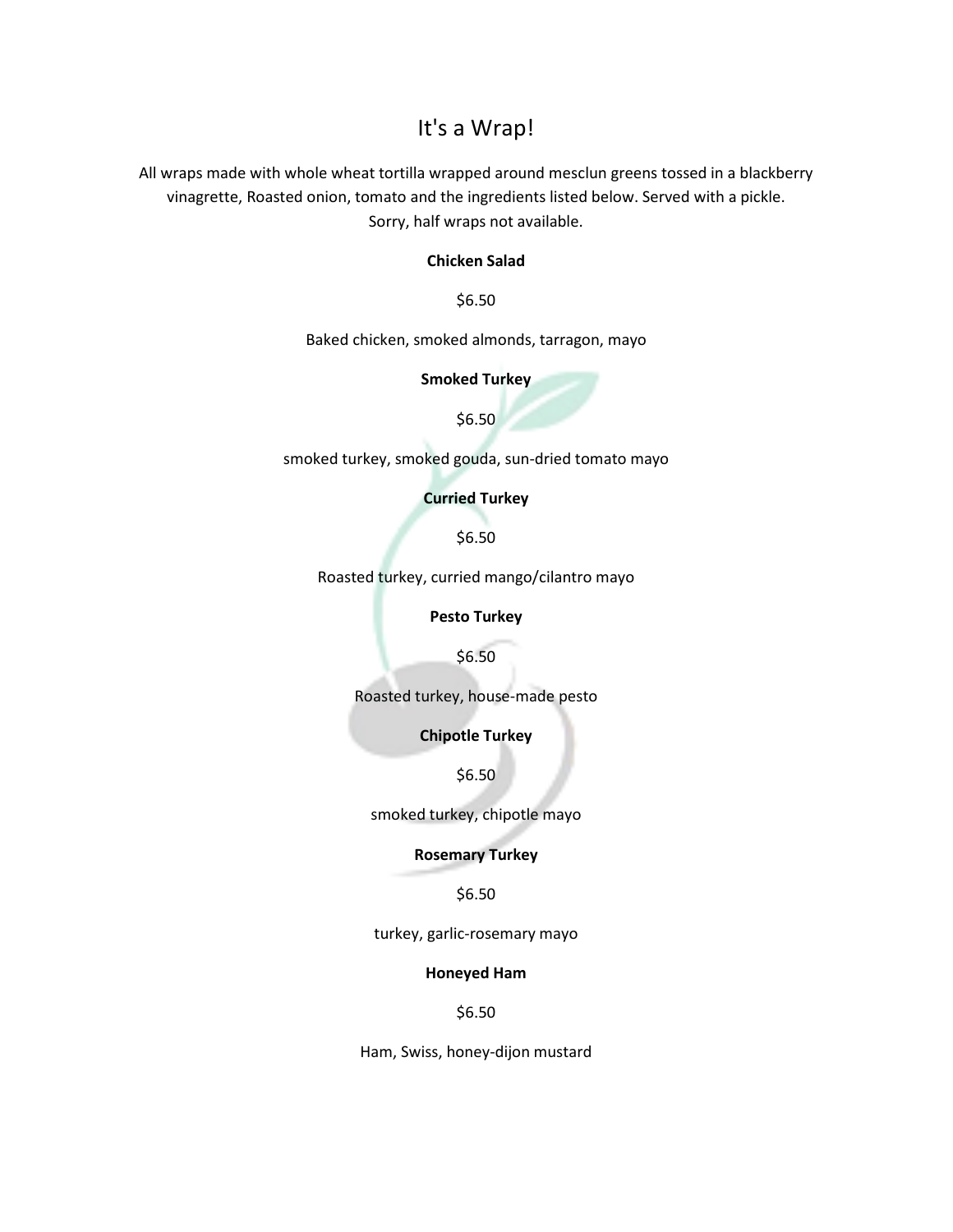## Roast Beef

\$6.50

Roast beef, horseradish mayo, cheddar

# Rosemary Beef

\$6.50

Roast beef, garlic-rosemary mayo

## Lemon Dill Tuna

\$6.50

Tuna, lemon-dill mayo,

# Vegetarian Pesto

\$6.50

House-made pesto, swiss cheese, green pepper

Curried Egg Salad

\$6.50

Curried egg salad with mango chutney

مر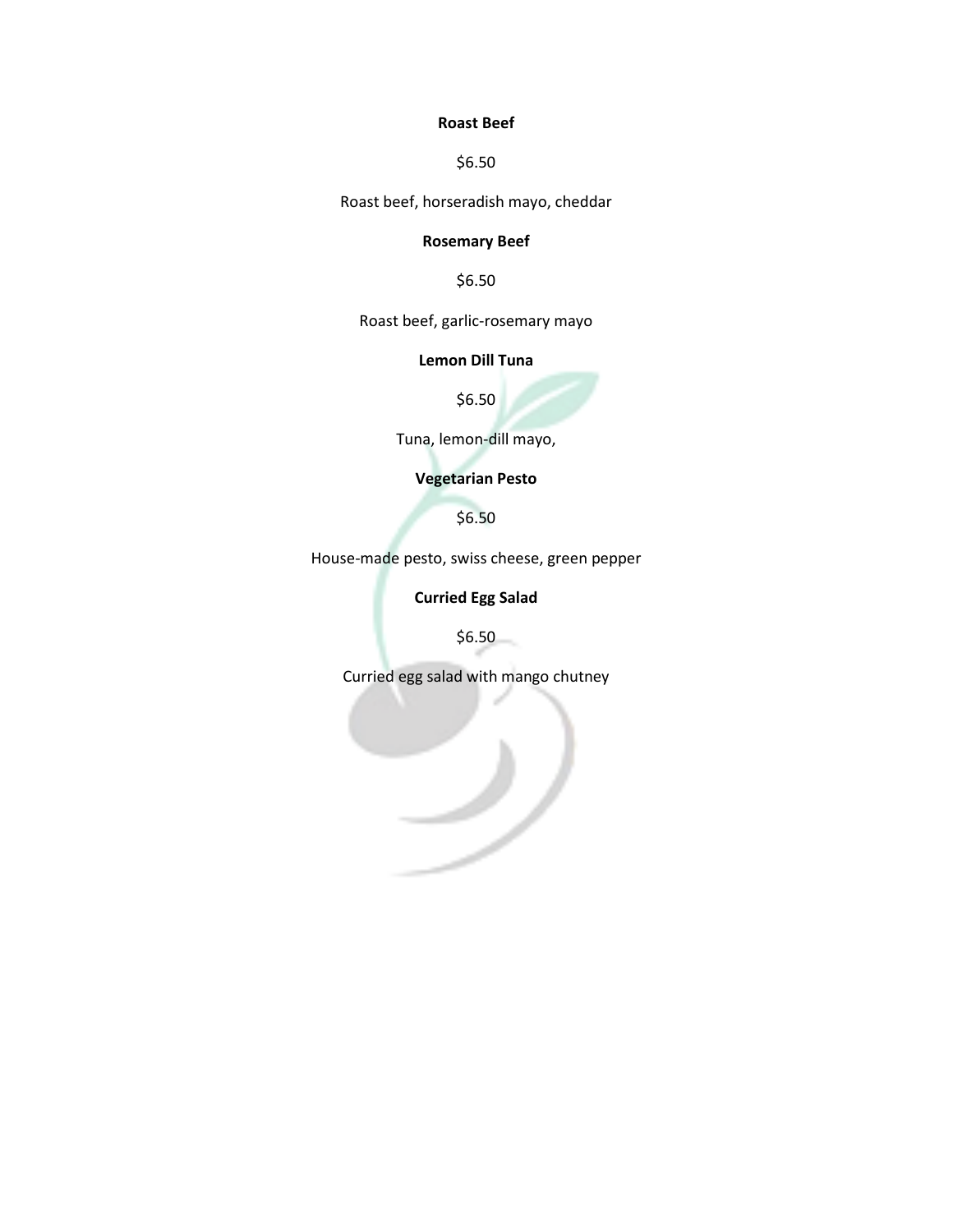# Salads & Soup

## Twiggs House Salad

Full \$5.95

## Half \$3.75

Mesclun greens, roasted onion, green pepper, tomato

golden raisins, roasted sunflower seeds with a

blackberry vinagrette

Dilled Tuna

\$6.25

Lemon-dill tuna salad on a bed of our house salad

Chicken & Almond

\$6.25

chicken salad made with smoked almonds & tarragon on our house salad

Curried Egg Salad

\$6.25

Curried egg salad on a bed of house salad

Quiche

\$6.25

selection changes every day or so.

Served with a side of house salad.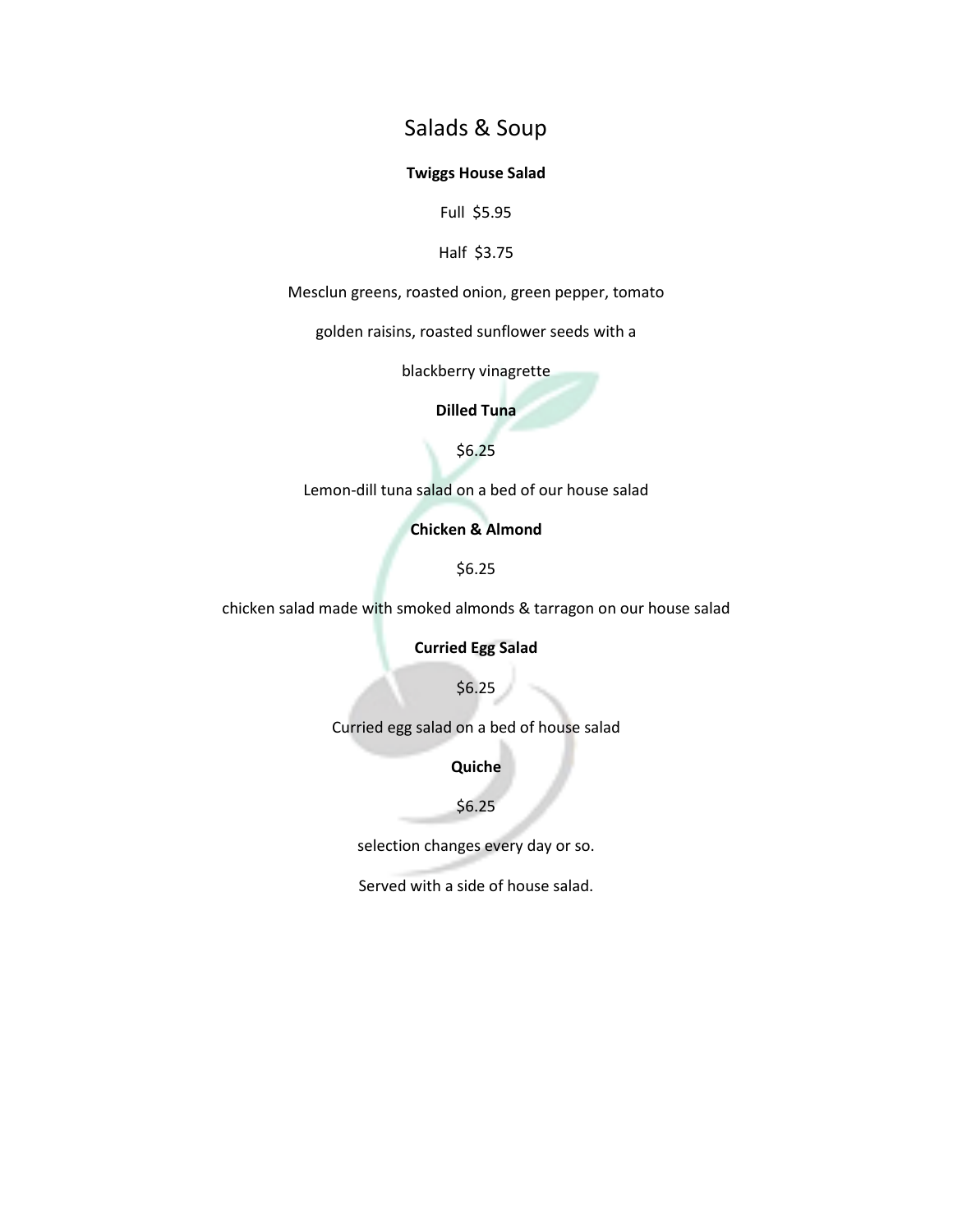# Today's Soup

Cup \$3.50

### Bowl \$5.50

Made in-house! Served with fresh bread

# Combos

Half Sandwich and cup of Soup

\$6.25

Half Sandwich and small house salad

\$6.50

Cup of Soup and small house salad

\$6.25

Bowl of Soup and small house salad

\$6.50

## Veggie Burger

Veggie burger on grilled foccacia with lettuce, tomato, roasted onion

Mayo and dijon mustard. Add cheese – 50 cents more

\$6.75

## Quesadillas

## Mango

Mango, Roasted Onion, Cilantro, Cheese

\$6.25

Beef & Cheddar

Roast beef, roasted onion, cheese blend

\$5.95

Veggie